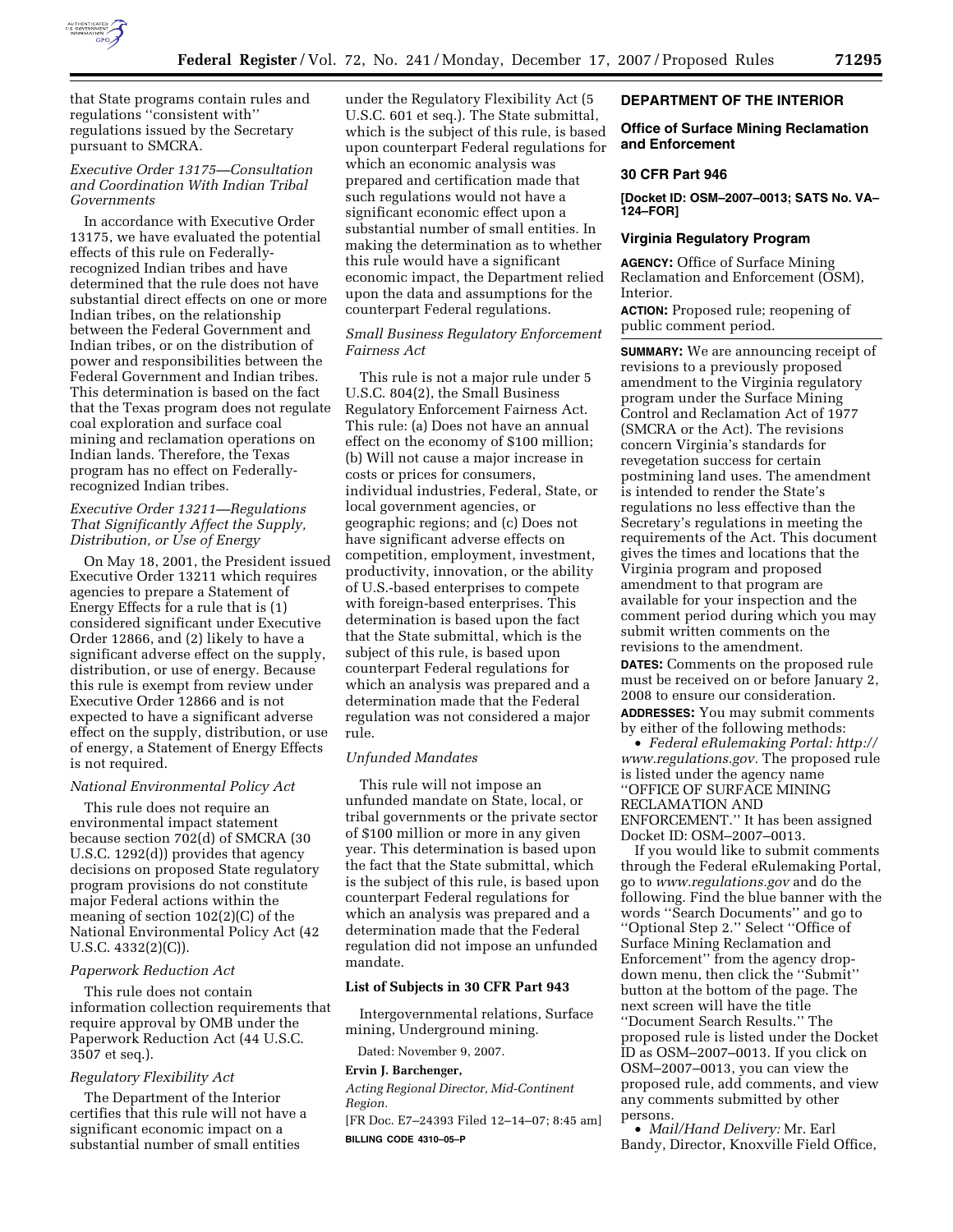Office of Surface Mining Reclamation and Enforcement, 1941 Neeley Road, Suite 201, Compartment 116, Big Stone Gap, Virginia 24219. Please include the Docket ID (OSM–2007–0013) with your written comments.

We cannot ensure that comments received after the close of the comment period (see **DATES**) or sent to an address other than those listed above will be included in the docket for this rulemaking and considered.

For additional information on the rulemaking process and the public availability of comments, see ''III. Public Comment Procedures'' in the **SUPPLEMENTARY INFORMATION** section of this document.

You may also request to speak at a public hearing by contacting the individual listed under **FOR FURTHER INFORMATION CONTACT**.

*Docket:* The proposed rule, additional documentation, and any comments that are submitted may be viewed over the internet at *www.regulations.gov.* Look for Docket ID: OSM–2007–0013.

In addition, you may review copies of the Virginia program, this amendment, a listing of any scheduled public hearings, and all written comments received in response to this document at the addresses listed below during normal business hours, Monday through Friday, excluding holidays. You may receive one free copy of the amendment by contacting:

Mr. Earl Bandy, Director, Knoxville Field Office, Office of Surface Mining Reclamation and Enforcement, 1941 Neeley Road, Suite 201, Compartment 116, Big Stone Gap, Virginia 24219, Telephone: (276) 523–4303. E-mail: *ebandy@osmre.gov.* 

Mr. Gavin Bledsoe, Virginia Division of Mined Land Reclamation, P. O. Drawer 900, Big Stone Gap, Virginia 24219, Telephone: (276) 523–8100. Email: *gavin.bledsoe@dmme.virginia.gov.* 

**FOR FURTHER INFORMATION CONTACT:** Mr. Earl Bandy, Director, Knoxville Field Office; Telephone: (276) 523–4303. Email: *ebandy@osmre.gov.* 

### **SUPPLEMENTARY INFORMATION:**

I. Background on the Virginia Program II. Description of the Proposed Amendment III. Public Comment Procedures

## **I. Background on the Virginia Program**

Section 503(a) of the Act permits a State to assume primacy for the regulation of surface coal mining and reclamation operations on non-Federal and non-Indian lands within its borders by demonstrating that its program includes, among other things, ''\* \* \* a State law which provides for the regulation of surface coal mining and

reclamation operations in accordance with the requirements of the Act \* \* \*; and rules and regulations consistent with regulations issued by the Secretary pursuant to the Act.'' See 30 U.S.C.  $1253(a)(1)$  and  $(7)$ . On the basis of these criteria, the Secretary of the Interior conditionally approved the Virginia program on December 15, 1981. You can find background information on the Virginia program, including the Secretary's findings, the disposition of comments, and conditions of approval of the Virginia program in the December 15, 1981, **Federal Register** (46 FR 61088). You can also find later actions concerning Virginia's program and program amendments at 30 CFR 946.12, 946.13, and 946.15.

# **II. Description of the Proposed Amendment**

By letter dated February 13, 2007 (Administrative Record Number VA– 1059), the Virginia Department of Mines, Minerals and Energy (DMME) submitted an amendment to the Virginia program. In its submission, DMME proposed to revise the Virginia program regarding, among other things, revegetation success standards. We announced receipt of the proposed amendment in the April 9, 2007, **Federal Register** (72 FR 17452). The public comment period closed on May 9, 2007.

The portion of the February 13, 2007, amendment dealing with revegetation success standards involved proposed changes to Virginia's regulations at 4 VAC 25–130–816 and 817.116(a)(2) and  $(b)(3)(v)(C)$ . DMME proposed to revise subsection (a)(2) to consider the levels of ground cover, production, or stocking as being equal to the approved success standard when they were not less than 70% of that success standard. DMME also proposed to revise subsection (a)(2) by adding an exception to the success standard requirements as provided for in subsection (b). Subsection (b) provides success standards for certain approved postmining land uses. Finally, DMME proposed to amend subsection (a)(2) by deleting a provision requiring that the sampling techniques for measuring success use a 90% statistical confidence interval (i.e., one-sided test with a 0.10 alpha error). In subsection  $(b)(3)(v)(C)$ , DMME proposed to amend standards for herbaceous vegetation success on postmining land uses where woody plants are used for wildlife management, recreation, shelter belts or forest uses other than commercial forest land by requiring that areas planted with a mixture of herbaceous and woody species sustain a herbaceous ground cover of 70%.

After the February 13, 2007, proposed rule was published in the **Federal Register**, DMME revised the portion of its proposed amendment dealing with revegetation success standards. By electronic mail dated April 18, 2007, (Administrative Record Number VA– 1074), DMME stated that it wished to withdraw the changes it previously made to 4 VAC 25–130–816 and 817.116(a)(2) regarding the sampling techniques and retain the original language. Additionally, DMME indicated that it wished to revise the herbaceous ground cover success standard of 4 VAC 25–130–816 and  $817.117(b)(3)(v)(C)$  to require that postmining land uses of wildlife management, recreation, shelter belts, or forest uses other than commercial forest land that are planted with a mixture of herbaceous and woody species must sustain a herbaceous ground cover of 80%. We announced these proposed revisions in a July 5, 2007, **Federal Register** notice (72 FR 36632) in which we reopened the public comment period. The reopened public comment period closed July 20, 2007.

After our review of the second resubmission of the amendments and based on our discussions regarding the amendment with DMME, DMME chose to resubmit 4 VAC 25–130–816 and 817.116(b)(3) and 816 and  $817.116(b)(3)(v)(C)$  with added language that would facilitate the growth of woody plants in areas to be developed for fish and wildlife habitat, recreation, shelter belts, or forestry. By electronic mail dated August 30, 2007 (Administrative Record Number VA– 1082), DMME stated that it would revise parts of 4 VAC 25–130–816 and 817.116 based, in part, on discussions with us regarding the benefits of using the Forestry Reclamation Approach (FRA). The FRA is a method for reclaiming coal-mined land to forests and is based on knowledge gained from both scientific research and experience. It is designed to restore forest land capability and accelerate the natural process of forest development. The FRA advocates selection of a suitable rooting medium for tree growth, loosely grading the growth medium to reduce compaction, using ground covers compatible with growing trees, planting early succession and commercially valuable tree species, and using proper tree planting techniques.

DMME's first proposed revision occurs at 4 VAC 25–130–816 and 817.116(b)(3). DMME is proposing to modify this section to indicate that for areas to be developed for fish and wildlife habitat, recreation, shelter belts, or forest products, woody plants must